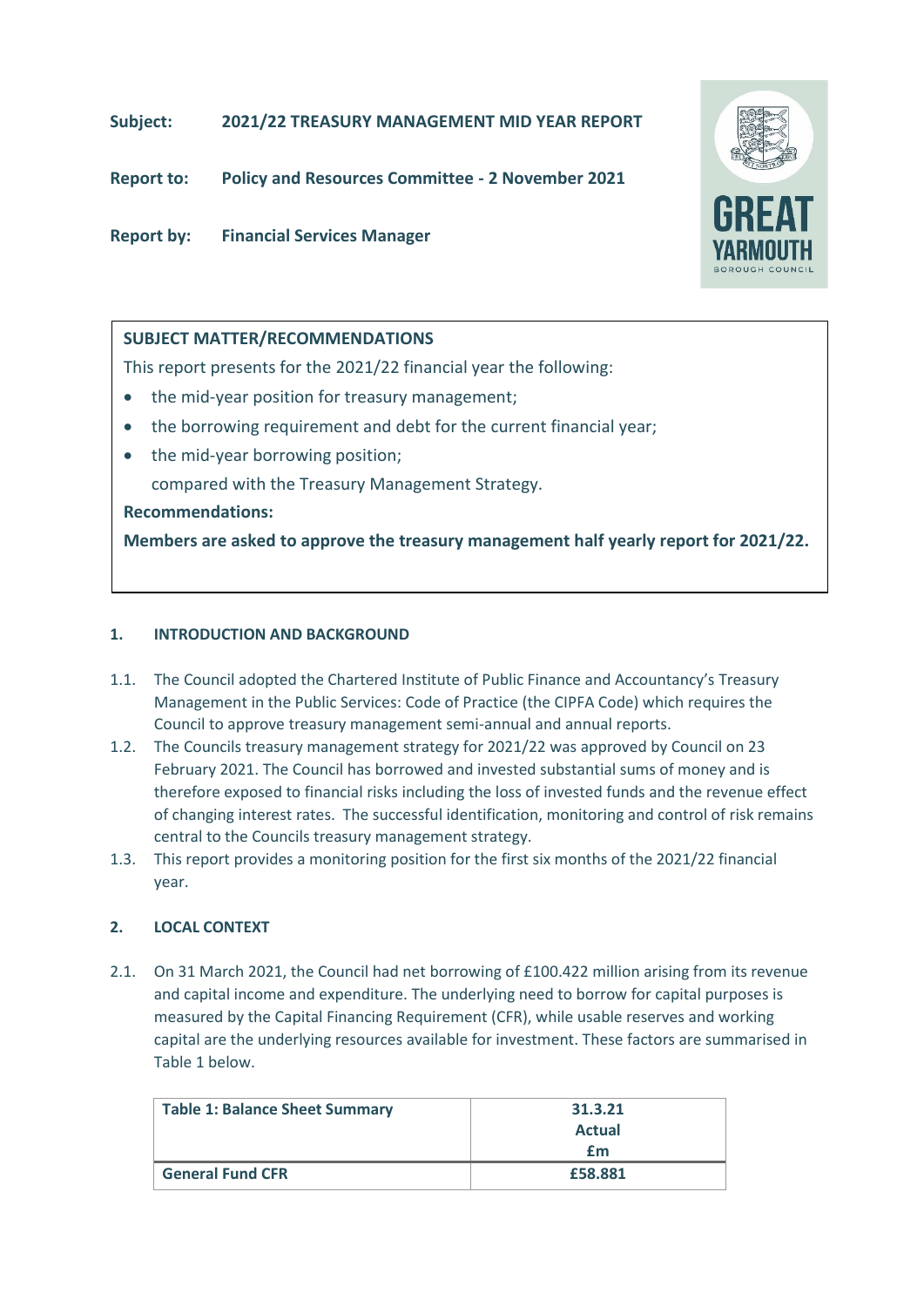| <b>Table 1: Balance Sheet Summary</b> | 31.3.21       |
|---------------------------------------|---------------|
|                                       | <b>Actual</b> |
|                                       | £m            |
| <b>HRA CFR</b>                        | £88,261       |
| <b>Total CFR</b>                      | £147.142      |
| Less: *Other debt liabilities         | (E0.536)      |
| <b>Borrowing CFR</b>                  | £146,606      |
| Less: Long term investments           | (E1.000)      |
| Less: Usable reserves                 | (E38.400)     |
| <b>Less: Working capital</b>          | (E6.784)      |
| <b>Net borrowing</b>                  | £100.422      |

*\* finance leases, transferred debt that form part of the Councils total debt*

2.2. Lower official interest rates have lowered the cost of short-term, temporary loans and investment returns from cash assets that can be used in lieu of borrowing. The Council pursued its strategy of keeping borrowing and investments below their underlying levels, sometimes known as internal borrowing, in order to reduce risk. The treasury management position on 30 September 2021 and the change over the period is shown in Table 2 below.

| <b>Table 2: Treasury Management Summary</b>          | 31.3.21<br><b>Balance</b><br>£m | 2021/22<br><b>Movement</b><br>£m | 30.9.21<br><b>Balance</b><br>£m | 30.9.21<br>Rate<br>% |
|------------------------------------------------------|---------------------------------|----------------------------------|---------------------------------|----------------------|
| Long-term borrowing                                  | £82.583                         | (E0.46)                          | £82.537                         | 3.15%-4.95%          |
| <b>Short-term borrowing</b>                          | £51.592                         | (E18.500)                        | £33.092                         | 0.09%-4.44%          |
| <b>Total borrowing</b>                               | £134.175                        | (E18.546)                        | £115,629                        |                      |
| <b>Long-term investments (CCLA Property</b><br>Fund) | £1.000                          | £0                               | £1,000                          | N/A                  |
| <b>Cash and cash equivalents</b>                     | £32.753                         | (E6.974)                         | £25.779                         | $0.00\% - 0.15\%$    |
| <b>Total investments</b>                             | £33,753                         | (E6.974)                         | £26.779                         |                      |
| <b>Net borrowing</b>                                 | £100.422                        | (E11.572)                        | £88,850                         |                      |

2.3. The decrease in net borrowing in table 2 is result of a fall in short term borrowing and cash and cash equivalents held. The requirement to borrow has reduced due to increased internal resources because of remaining funding balances of Government COVID business grants held which are due to be repaid by the end of 2021/22.

# **3. BORROWING UPDATE**

3.1. Local authorities can borrow from the PWLB provided they can confirm they are not planning to purchase 'investment assets primarily for yield' in the current or next two financial years, with confirmation of the purpose of capital expenditure from the Section 151 Officer. Authorities that are purchasing or intending to purchase investment assets primarily for yield will not be able to access the PWLB except to refinance existing loans or externalise internal borrowing.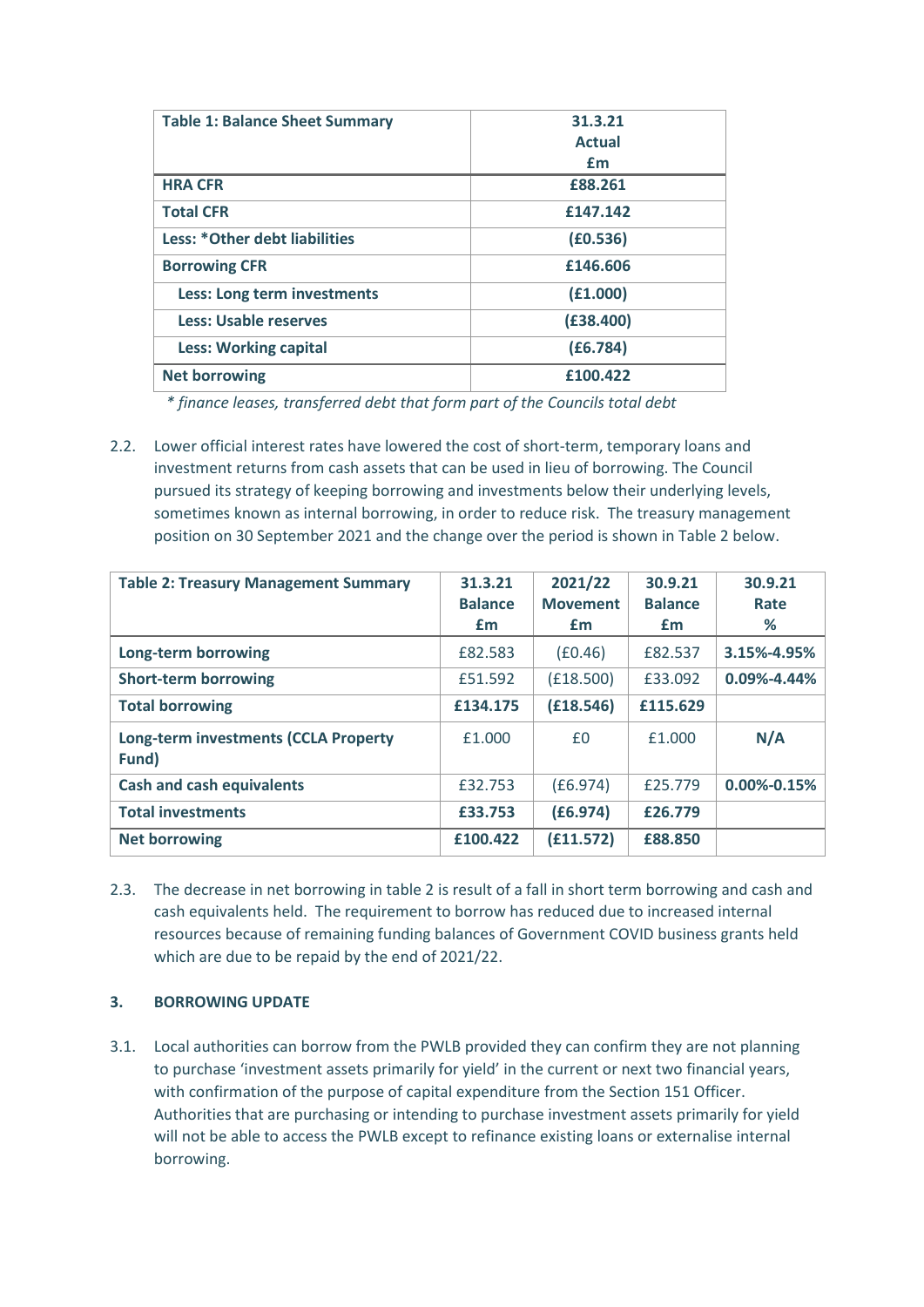- 3.2. Acceptable use of PWLB borrowing includes service delivery, housing, regeneration, preventative action, refinancing and treasury management.
- 3.3. Competitive market alternatives may be available for authorities with or without access to the PWLB. However, the financial strength of the individual authority and borrowing purpose will be scrutinised by commercial lenders. Further changes to the CIPFA Prudential Code expected in December 2021 are likely to prohibit borrowing for the primary purpose of commercial return even where the source of borrowing is not the PWLB.
- 3.4. The Council is not planning to purchase any investment assets primarily for yield within the next three years and so is able fully access the PWLB.
- 3.5. **Revised PWLB Guidance** HM Treasury published further guidance on PWLB borrowing in August 2021 providing additional detail and clarifications predominantly around the definition of an 'investment asset primarily for yield'. The principal aspects of the new guidance are:
	- Capital expenditure incurred or committed to before 26th November 2020 is allowable even for an 'investment asset primarily for yield'.
	- Capital plans should be submitted by local authorities via a DELTA return. These open for the new financial year on 1st March and remain open all year. Returns must be updated if there is a change of more than 10%.
	- An asset held primarily to generate yield that serves no direct policy purpose should not be categorised as service delivery.
	- Further detail on how local authorities purchasing investment assets primarily for yield can access the PWLB for the purposes of refinancing existing loans or externalising internal borrowing.
	- Additional detail on the sanctions which can be imposed for inappropriate use of the PWLB loan. These can include a request to cancel projects, restrictions to accessing the PLWB and requests for information on further plans.
- 3.6. **Changes to PWLB Terms and Conditions from 8th September 2021** The settlement time for a PWLB loan has been extended from two workings days (T+2) to five working days (T+5). In a move to protect the PWLB against negative interest rates, the minimum interest rate for PWLB loans has also been set at 0.01% and the interest charged on late repayments will be the higher of Bank of England Base Rate or 0.1%.
- 3.7. **Municipal Bonds Agency (MBA)**: The MBA is working to deliver a new short-term loan solution, available in the first instance to principal local authorities in England, allowing them access to short-dated, low rate, flexible debt. The minimum loan size is expected to be £25 million. Importantly, local authorities will borrow in their own name and will not cross guarantee any other authorities. If the Authority intends future borrowing through the MBA, it will first ensure that it has thoroughly scrutinised the legal terms and conditions of the arrangement and is satisfied with them.
- 3.8. **UK Infrastructure Bank:** £4bn has been earmarked for of lending to local authorities by the UK Infrastructure Bank which is wholly owned and backed by HM Treasury. The availability of this lending to local authorities, for which there will be a bidding process, is yet to commence. Loans will be available for qualifying projects at gilt yields plus 0.6%, which is 0.2% lower than the PWLB certainty rate.

#### **4. BORROWING ACTIVITY – MID YEAR**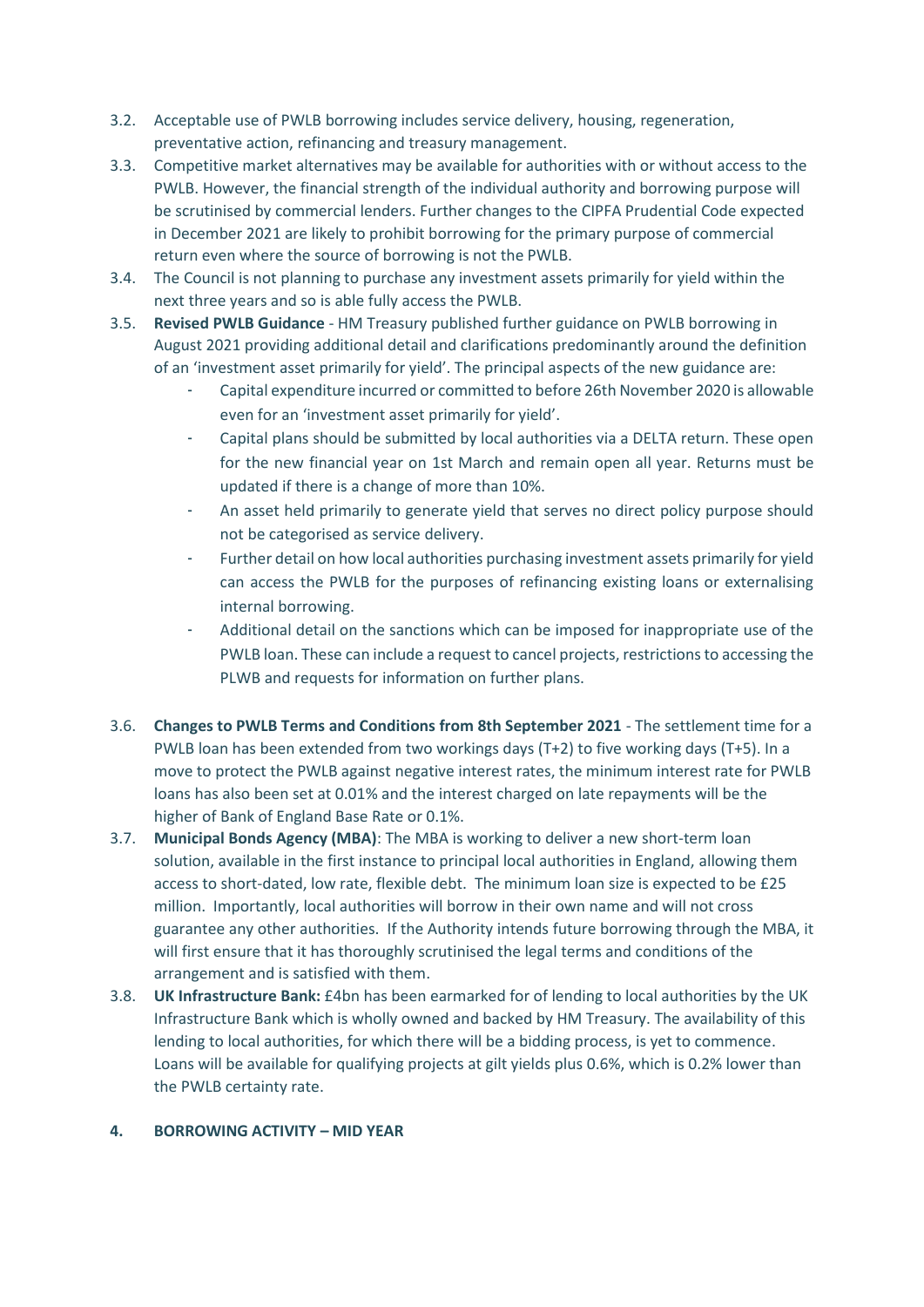4.1. At 30<sup>th</sup> September 2021 the Council held £115.6m of loans, an decrease of £18.6m to 31<sup>st</sup> March 2021, as part of its strategy for funding previous and current years' capital programmes. Outstanding loans on 30<sup>th</sup> September are summarised in Table 3 below.

| <b>Table 3: Borrowing Position</b> | 31.3.21        | <b>Movement</b> | 30.9.21        | 30.9.21           | 30.9.21         |
|------------------------------------|----------------|-----------------|----------------|-------------------|-----------------|
|                                    | <b>Balance</b> | £000            | <b>Balance</b> | Rate              | <b>Maturity</b> |
|                                    | £m             |                 | £000           | %                 | (years)         |
| Public Works Loan Board            | £71.387        | £0              | £71.387        | 3.15%-4.40%       | 10-40           |
| *Banks (LOBO)                      | £3.000         | £0              | £3.000         | 4.95%             | $1 - 2$         |
| Banks (fixed term)                 | £7.000         | £0              | £7.000         | 3.35%-3.98%       | $<1-60$         |
| Local authorities (long-term)      | £1.196         | E(0.045)        | £1.151         | 4.44%             | >1              |
| Local authorities (short-term)     | £51.592        | (f18.500)       | £33.092        | $0.09\% - 4.44\%$ | $<$ 1           |
| <b>Total borrowing</b>             | £134.175       | (E18.545)       | £115.630       |                   |                 |

*\*the LOBO has a call option which the lender can exercise every 5 years the next call date is November 2024*

- 4.2. The Councils chief objective when borrowing has been to strike an appropriately low risk balance between securing low interest costs and achieving cost certainty over the period for which funds are required, with flexibility to renegotiate loans should the Councils long-term plans change being a secondary objective.
- 4.3. In furtherance of keeping with these objectives, £3.5m of long-term loans were replaced with short-term borrowing. The short-term borrowing undertaken and repaid during the period totalled £28.5m This strategy enabled the Council to reduce net borrowing costs (despite foregone investment income) and reduce overall treasury risk.
- 4.4. With short-term interest rates remaining much lower than long-term rates the Council considered it to be more cost effective in the near term to use internal resources or borrowed short-term loans instead. The net movement in short-term loans is shown in table 3 above.
- 4.5. The Councils borrowing decisions are not predicated on any one outcome for interest rates and a balanced portfolio of short- and long-term borrowing was maintained.
- 4.6. PWLB funding margins have lurched quite substantially and there remains a strong argument for diversifying funding sources, particularly if rates can be achieved on alternatives which are below gilt yields plus 0.80%, i.e. the PWLB HRA borrowing rate. The Council will evaluate and pursue these lower cost solutions and opportunities with its advisor Arlingclose.
- 4.7. LOBO loans: The Council continues to hold £3m of LOBO (Lender's Option Borrower's Option) loans where the lender has the option to propose an increase in the interest rate as set dates, following which the Council has the option to either accept the new rate or to repay the loan at no additional cost. No banks exercised their option during this period.

# **5. TREASURY INVESTMENT ACTIVITY**

- 5.1. The Council received approximately £80m in central government funding to support small and medium businesses during the coronavirus pandemic through grant schemes. This was temporarily invested in short-dated, liquid instruments such as the DMADF, call accounts and Money Market Funds. Most of the grant schemes are now closed with only £0.5m of additional restrictions still being administered. Presently £14m remains to be passed back to Central Government once the reconciliation process is complete.
- 5.2. The Council holds significant invested funds, representing income received in advance of expenditure plus balances and reserves held. During the year, the Councils investment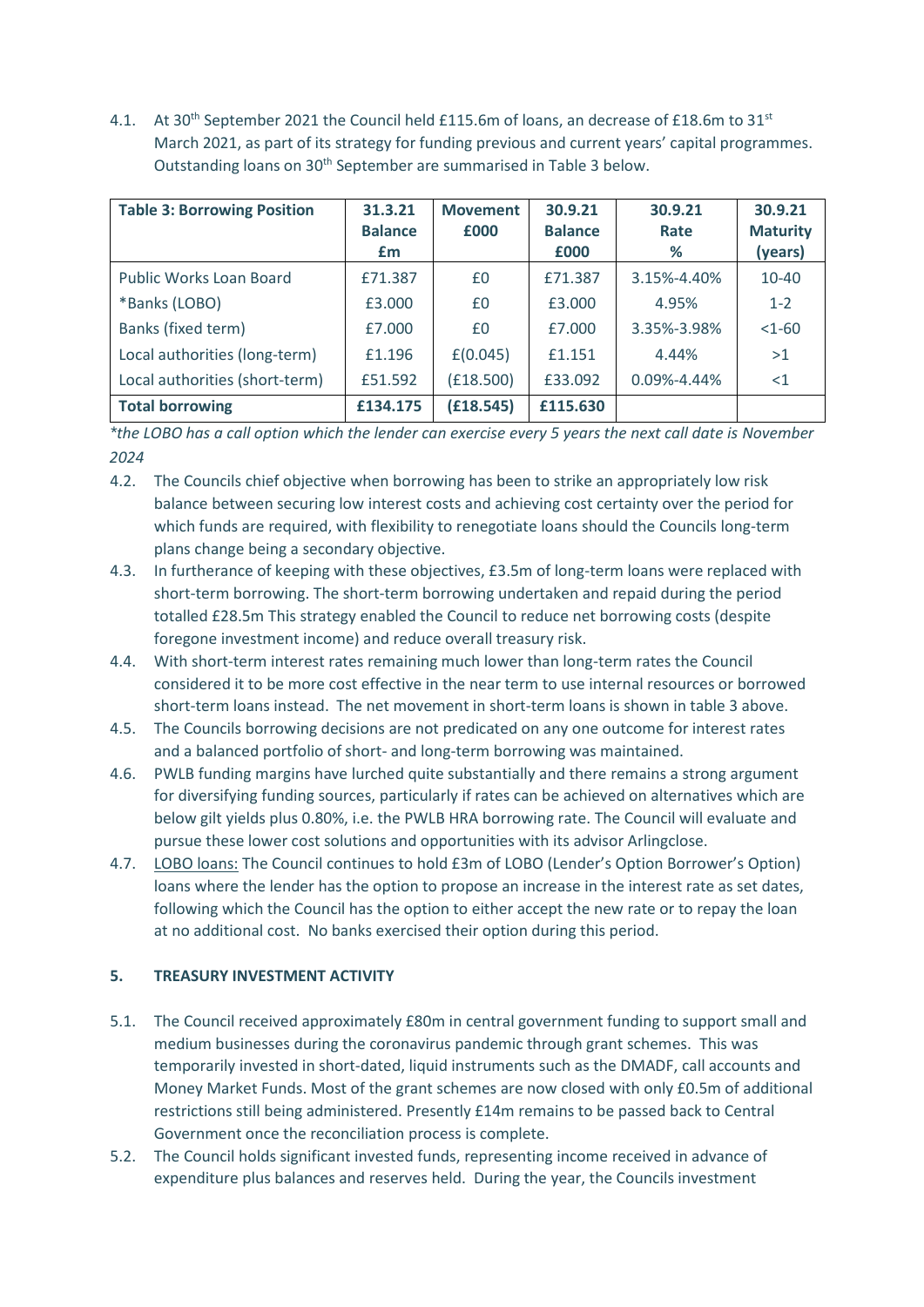balances ranged between £55 and £27 million due to timing differences between income and expenditure. The investment position is shown in table 4 below.

| <b>Table 4: Treasury Investment Position</b> | 31.3.21        | <b>Net</b>      | 30.9.21        | <b>Average</b>    |
|----------------------------------------------|----------------|-----------------|----------------|-------------------|
|                                              | <b>Balance</b> | <b>Movement</b> | <b>Balance</b> | Rate              |
|                                              | £m             | £m              | £m             | %                 |
| Banks & building societies (unsecured)       | £1.355         | £0.065          | £1.420         | $0.00\%$          |
| Government (incl. local authorities)         | £19.290        | (f10.530)       | £8.760         | $0.00\% - 0.15\%$ |
| <b>Money Market Funds</b>                    | £12.000        | £3.820          | £15.820        | 0.00%-0.02%       |
| Other Pooled Funds - Property funds          | £1.000         | £0              | £1,000         | N/A               |
|                                              |                |                 |                |                   |
| <b>Total investments</b>                     | £33.645        | (E6.645)        | £27,000        |                   |

- 5.3. Both the CIPFA Code and government guidance require the Council to invest its funds prudently, and to have regard to the security and liquidity of its treasury investments before seeking the optimum rate of return, or yield. The Councils objective when investing money is to strike an appropriate balance between risk and return, minimising the risk of incurring losses from defaults and the risk of receiving unsuitably low investment income.
- 5.4. Ultra-low short-dated cash rates which have been a feature since March 2020 when Bank Rate was cut to 0.1% have resulted in the return on sterling low volatility net asset value money market funds (LVNAV MMFs) being close to zero even after some managers have temporarily waived or lowered their fees. At this stage net negative returns are not the central case of most MMF managers over the short-term, and fee cuts or waivers should result in MMF net yields having a floor of zero, but the possibility cannot be ruled out.
- 5.5. Deposit rates with the Debt Management Account Deposit Facility (DMADF) are also largely around zero.
- 5.6. The return on Money Market Funds net of fees also fell over the six months and for many funds net returns range between 0% and 0.1%. In many instances, the fund management companies have temporarily lowered or waived fees to maintain a positive net return.
- 5.7. Given the continuing risk and low returns from short-term unsecured bank investments, the Council is looking into more secure and/or higher yielding asset classes and review opportunities to do this where cash flow allows. However, in the light of the pandemic crisis and the likelihood of unexpected calls on cash flow, the Council kept more cash available at very short notice than is normal. Liquid cash was diversified over several counterparties and/or Money Market Funds to manage both credit and liquidity risks.
- 5.8. The progression of risk and return metrics are shown in the extracts from Arlingclose's quarterly investment benchmarking in Table 5 below.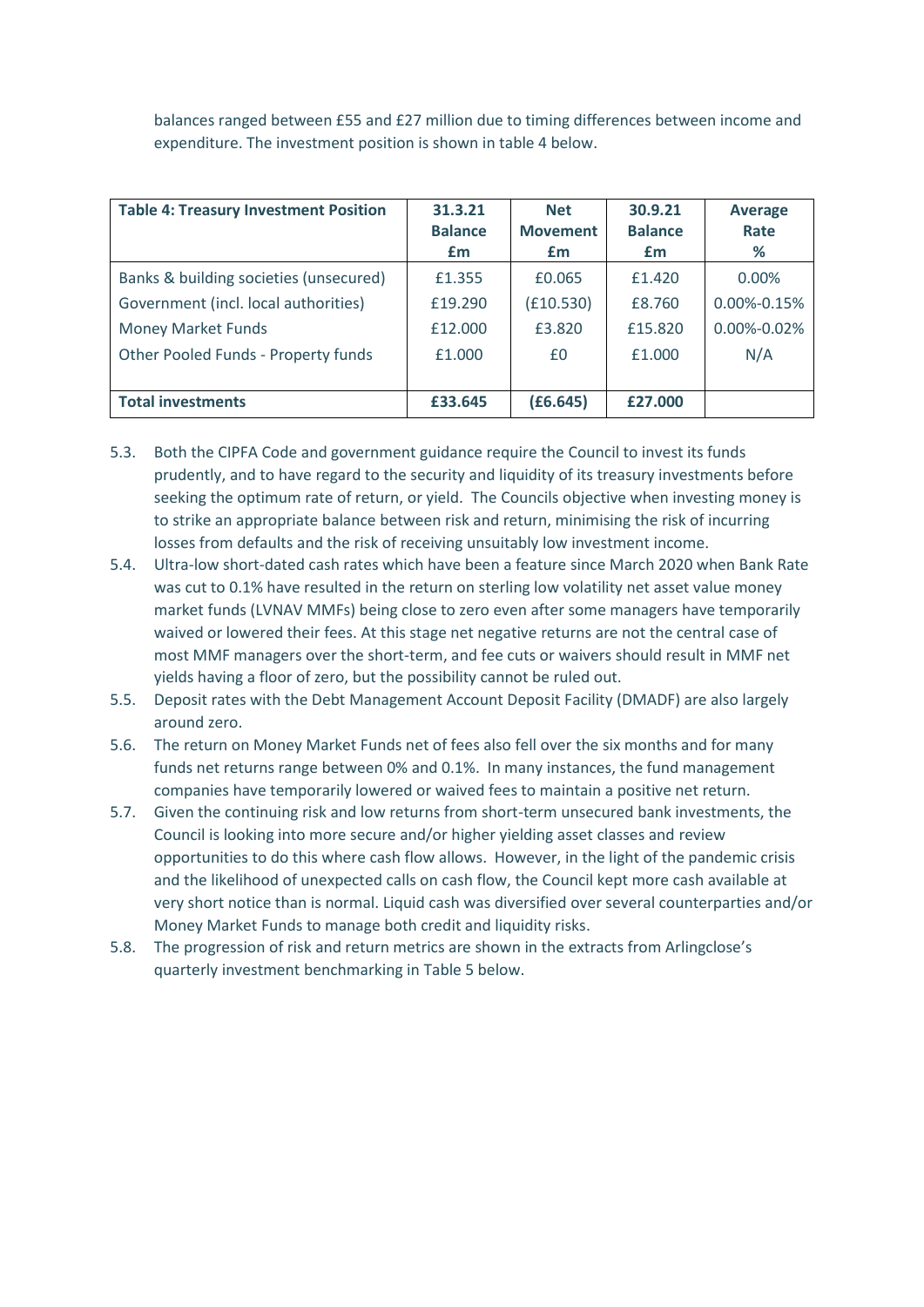| <b>Table 5: Investment</b><br><b>Benchmarking - Treasury</b><br>investments managed in-house | <b>Credit</b><br><b>Score</b> | <b>Credit</b><br><b>Rating</b> | <b>Bail-in</b><br><b>Exposure</b> | Weighted<br><b>Average Maturity</b><br>days) | Rate of<br><b>Return</b><br>% |
|----------------------------------------------------------------------------------------------|-------------------------------|--------------------------------|-----------------------------------|----------------------------------------------|-------------------------------|
| 31.03.2021                                                                                   | 4.26                          | $AA-$                          | 41%                               | 4.26                                         | 0.04%                         |
| 30.09.2021                                                                                   | 4.77                          | $A+$                           | 66%                               | 4.51                                         | 0.03%                         |
| Similar LAs                                                                                  | 4.66                          | $A+$                           | 69%                               | 4.57                                         | 0.08%                         |
| All LAs                                                                                      | 4.69                          | A+                             | 68%                               | 4.53                                         | 0.08%                         |
| <b>Treasury investments</b><br>externally managed funds -<br><b>Income Return</b>            |                               |                                |                                   |                                              |                               |
| 30.09.2021                                                                                   | N/A                           | N/A                            | N/A                               | N/A                                          | 4.46%                         |
| <b>Similar LAs</b>                                                                           | N/A                           | N/A                            | N/A                               | N/A                                          | 4.20%                         |
| <b>All LAs</b>                                                                               | N/A                           | N/A                            | N/A                               | N/A                                          | 4.27%                         |

*Weighted average maturity will apply to the first five categories above and to cash plus and bond funds*.

*\*The 2021/22 TMSS set the limit per institution at £4m with which the Authority complied. The above table does not include investments with the DMO £5.760m the total investments as of 30th September 2021 was £27m.* 

*\*\* £15.820m of the total £27m investments exposed to bail-in on 30/9/2021 was invested in Money Market Funds which are pooled funds which have a highly diversified portfolio of money market and other instruments. The Money Market Funds which are used by the Council to maintain high credit security and liquidity.*

- 5.9. Externally Managed Pooled Funds: £1m of the Councils investments are held in externally managed strategic pooled Property funds where short-term security and liquidity are lesser considerations, and the objectives instead are regular revenue income and long-term price stability. These funds generated a return of £9k which is used to support services in year.
- 5.10. Because these funds have no defined maturity date, but are available for withdrawal after a notice period, their performance and continued suitability in meeting the Council's investment objectives are regularly reviewed. Strategic fund investments are made in the knowledge that capital values will move both up and down on months, quarters and even years; but with the confidence that over a three- to five-year period total returns will exceed cash interest rates.
- 5.11. In 2021/22 the Council expects to receive significantly lower income from its cash and shortdated money market investments and from its externally managed funds than it did in 2020/21 and earlier years. Dividends and income paid will ultimately depend on many factors including but not limited to the duration of COVID-19 and the extent of its economic impact, the fund's sectoral asset allocation, securities held/bought/sold and, in the case of equities, the enforced or voluntary dividend cuts or deferral.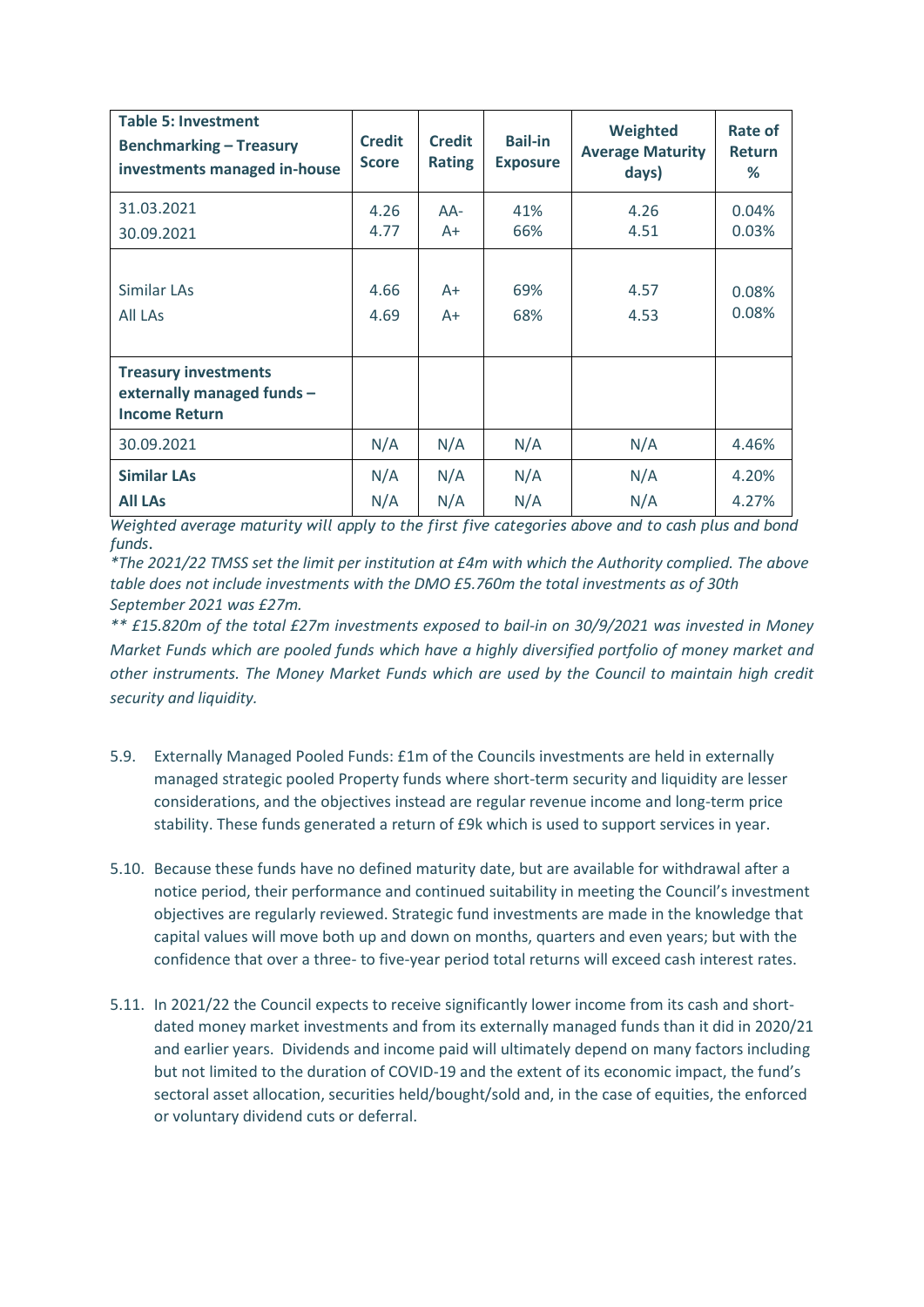## **6. NON-TREASURY INVESTMENTS**

- 6.1. The definition of investments in CIPFA's revised Treasury Management Code now covers all the financial assets of the Council as well as other non-financial assets which the Council holds primarily for financial return. This is replicated in the Investment Guidance issued by the Ministry of Housing, Communities and Local Government (MHCLG) and Welsh Government, in which the definition of investments is further broadened to also include all such assets held partially for financial return.
- 6.2. At the balance sheet date of 31st March 2021, the Authority also held £58.1m of investments in directly owned property, loans to homeowners and local bodies and investments in a trading subsidiary. There has been no significant change from 31st March 2021.
- 6.3. These investments are expected to generate £1.9m of investment income for the Council after taking account of direct costs. This income is over a number of properties which provide varying rates of return.

# **7. FINANCIAL IMPLICATIONS – COMPLIANCE REPORT**

7.1. The Chief Finance Officer reports that all treasury management activities undertaken during the quarter complied fully with the CIPFA Code of Practice and the Councils approved Treasury Management Strategy. Compliance with specific investment limits is demonstrated in table 8 below.

| <b>Table 7: Debt Limits</b>                             | 2021/22<br><b>Maximum</b><br>£000 | 30.9.21<br><b>Actual</b><br>£000 | 2021/22<br><b>Operational</b><br><b>Boundary</b><br>£000 | 2021/22<br><b>Authorised</b><br>Limit<br>£000 | <b>Complied?</b><br>Yes/No |
|---------------------------------------------------------|-----------------------------------|----------------------------------|----------------------------------------------------------|-----------------------------------------------|----------------------------|
| <b>Borrowing</b>                                        | £132.152                          | £115.629                         | £176,000                                                 | £181,000                                      | Yes                        |
| Long term liabilities, PFI and<br><b>Finance Leases</b> | (E0.536)                          | (E0.536)                         | £2.000                                                   | £2.000                                        | Yes                        |
| <b>Total debt</b>                                       | £131.616                          | £115,093                         | £178.000                                                 | £183.000                                      | Yes                        |

7.2. Compliance with the authorised limit and operational boundary for external debt is demonstrated in table 7 below.

*'Maximum' is the highest actual outstanding borrowing at any point during the first six months of 2021/22*

- 7.3. The authorised limit for external debt represents a control on the maximum level of borrowing. This represents a limit beyond which external debt is prohibited, and this limit is set by the Council as part of the annual treasury management strategy. It reflects the level of external debt which, while not desired, could be afforded in the short term, but is not sustainable in the long term. The operational boundary is the limit beyond which external debt is not normally expected to exceed. In most cases this would be similar to the CFR but may be lower or higher depending on the levels of actual debt.
- 7.4. Since the operational boundary is a management tool for in-year monitoring it is not significant if the operational boundary is breached on occasions due to variations in cash flow, and this is not counted as a compliance failure.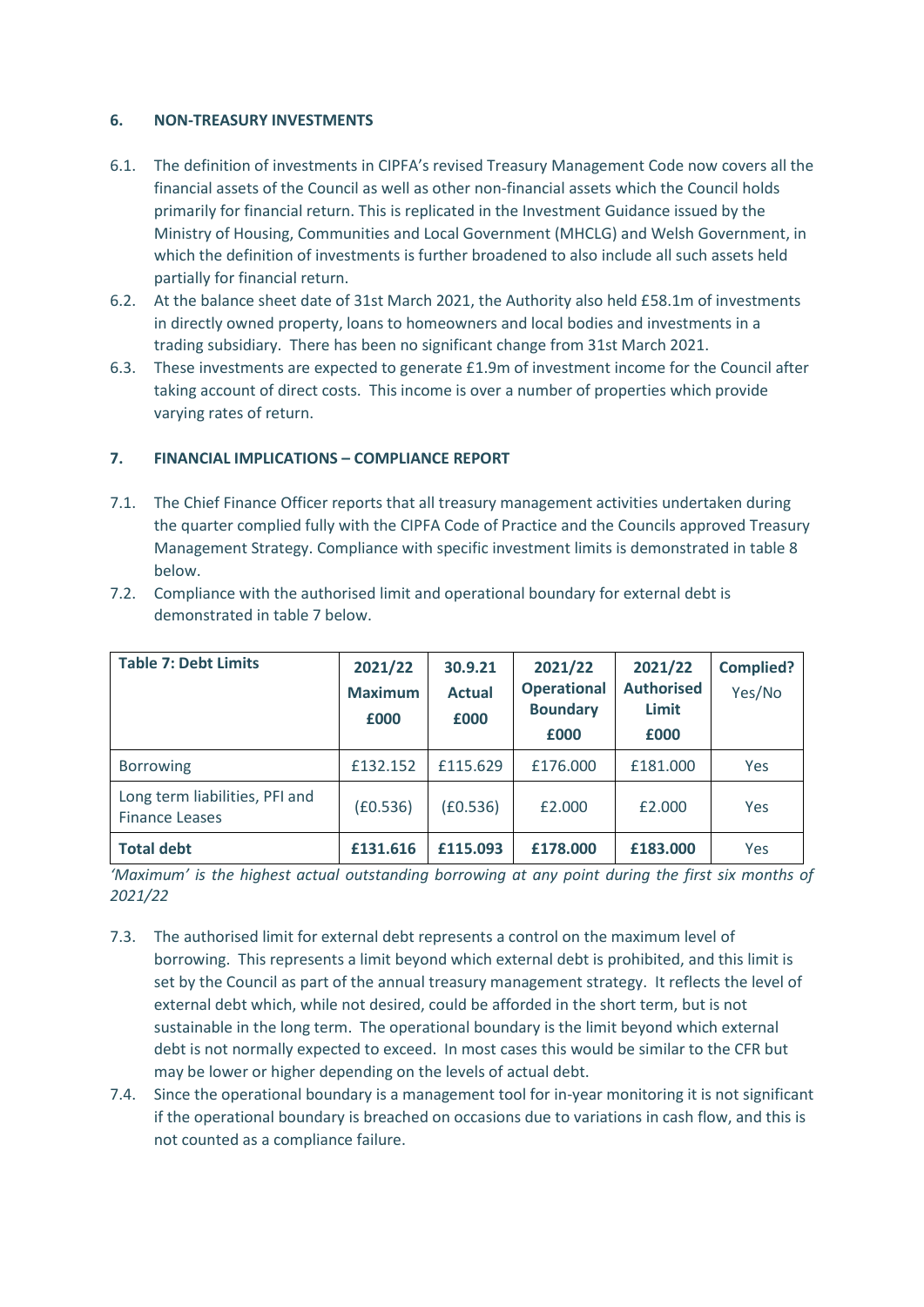| <b>Table 8: Investment Limits</b>                      | 30.9.2021<br><b>Maximum</b><br>£m | 30.9.21<br><b>Actual</b><br>£m | 2021/22<br>Limit<br>£m      | <b>Complied?</b><br>Yes/No |
|--------------------------------------------------------|-----------------------------------|--------------------------------|-----------------------------|----------------------------|
| Any single organisation, except the UK<br>Government   | £1.5m                             | £1.420m                        | £1.6m each                  | Yes                        |
| Any group of pooled funds under the same<br>management | £5m                               | £5m                            | £7m per<br>manager          | <b>Yes</b>                 |
| <b>UK Central Government</b>                           | £26.460m                          | £5.760m                        | Unlimited                   | <b>Yes</b>                 |
| UK Central Government Local Authorities                | £10m                              | £3m                            | £3m per LA<br>(2 years)     | <b>Yes</b>                 |
| <b>Money Market Funds</b>                              | £20m                              | £15.820m                       | £4m per fund -<br>unlimited | <b>Yes</b>                 |

7.5. The financial implications and risks are outlined in the report and are largely related to the impact of interest rate changes. An element of the financial risk implications can be mitigated by the fact that the Council maintains a general reserve balance which includes an allowance for changes in interest rate that can be used in the short term.

## **8. TREASURY MANAGEMENT INDICATORS**

- 8.1. The Council measures and manages its exposures to treasury management risks using the following indicators.
- 8.2. **Security:** The Council has adopted a voluntary measure of its exposure to credit risk by monitoring the value-weighted average (credit rating/ credit score) of its investment portfolio. This is calculated by applying a score to each investment (AAA=1, AA+=2, etc.) and taking the arithmetic average, weighted by the size of each investment. Unrated investments are assigned a score based on their perceived risk.

| <b>Security</b>                 | 30.9.21<br><b>Actual</b> | <b>Target</b> | $2021/22$ Complied? |
|---------------------------------|--------------------------|---------------|---------------------|
| Portfolio average credit rating | A+                       |               | Yes                 |

8.3. Liquidity: The Council has adopted a voluntary measure of its exposure to liquidity risk by monitoring the amount of cash available to meet unexpected payments it can borrow each quarter without giving prior notice.

| <b>Liquidity</b>           | 30.9.21       | 2021/22       | <b>Complied?</b> |
|----------------------------|---------------|---------------|------------------|
|                            | <b>Actual</b> | <b>Target</b> |                  |
| Liquid short-term deposits | £17.2m        | £12m          | Yes              |
|                            |               | (minimum)     |                  |
| <b>Bank Overdraft</b>      | £0            | £0.250        | Yes              |

8.4. **Interest Rate Exposures:** This indicator is set to control the Councils exposure to interest rate risk. The upper limits on the one-year revenue impact of a 1% rise or fall in interests was: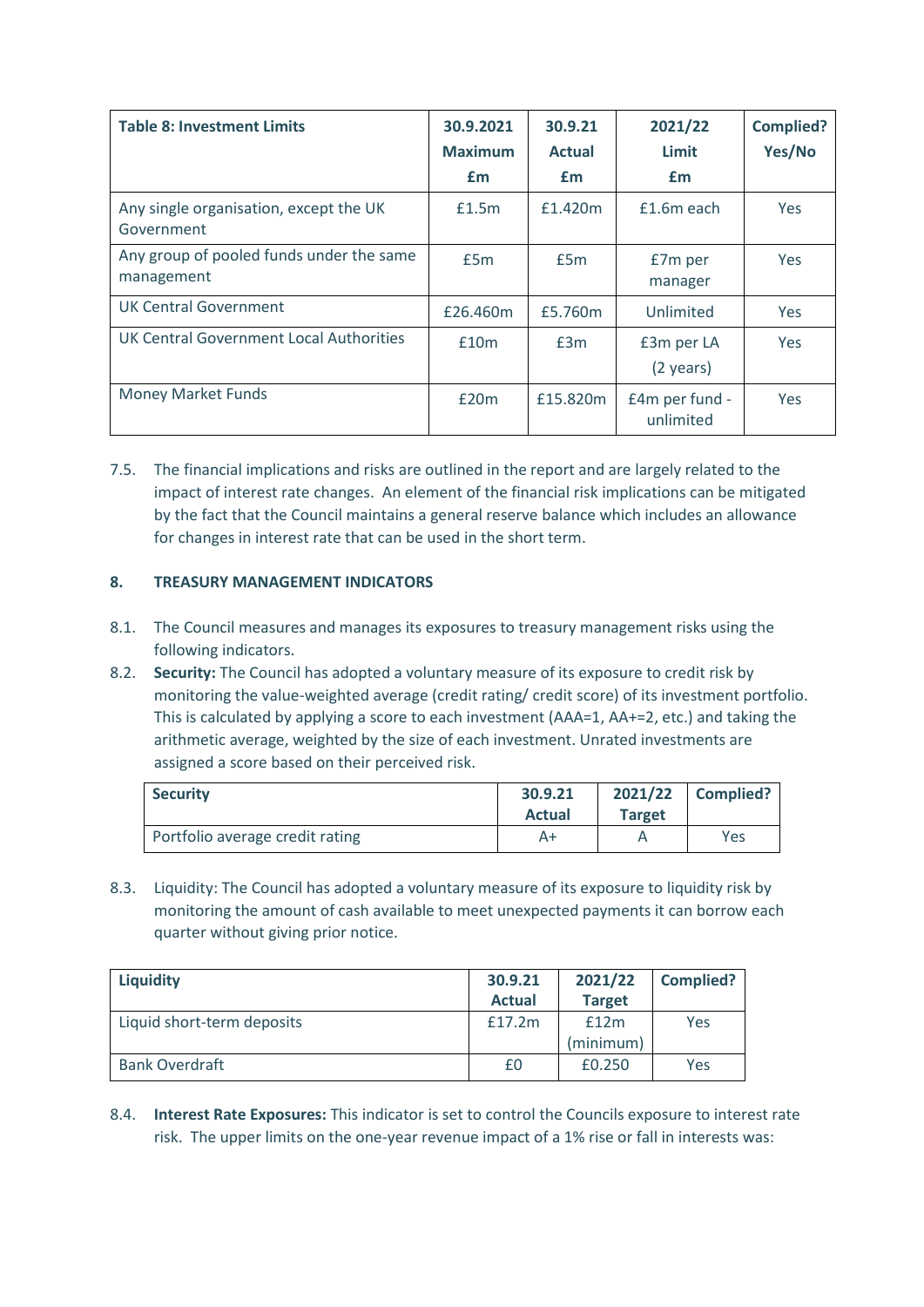| Interest rate risk indicator                   | 30.9.21       | 2021/22 | <b>Complied?</b> |
|------------------------------------------------|---------------|---------|------------------|
|                                                | <b>Actual</b> | Limit   |                  |
| Upper limit on one-year revenue impact of a 1% | £94           | £30     | No               |
| rise in interest rates                         |               |         |                  |
| Upper limit on one-year revenue impact of a 1% | £0            | £110    | Yes              |
| fall in interest rates                         |               |         |                  |

- 8.5. The impact of a change in interest rates is calculated on the assumption that maturing loans and investment will be replaced at current rates. The impact of a 1% rise in interest rates limit was breached, this is because the limit was set for based on higher short-term loan and investment balances which reflected the Councils portfolio as at 31/12/2020. The Councils short-term loan balances have decreased by 85% and investment balances have decreased by 32% due to Government funding received to assist with pressures relating to the pandemic, the Council has utilised internal resources but the cashflow indicates we have a borrowing requirement in Q4 2021/22.
- 8.6. **Maturity Structure of Borrowing:** This indicator is set to control the Councils exposure to refinancing risk. The upper and lower limits on the maturity structure of all borrowing were:

| <b>Maturity Structure of Borrowing</b> | 30.9.21<br><b>Actual</b> | <b>Upper</b><br>Limit | Lower<br>Limit | <b>Complied?</b> |
|----------------------------------------|--------------------------|-----------------------|----------------|------------------|
| Under 12 months                        | 29%                      | 50%                   | 0%             | Yes              |
| 12 months and within 24 months         | 0%                       | 50%                   | 0%             | Yes              |
| 24 months and within 5 years           | 3%                       | 60%                   | 0%             | Yes              |
| 5 years and within 10 years            | 4%                       | 80%                   | 0%             | Yes              |
| 10 years and above                     | 64%                      | 100%                  | 0%             | Yes              |

Time periods start on the first day of each financial year. The maturity date of borrowing is the earliest date on which the lender can demand repayment.

8.7. **Principal Sums Invested for Periods Longer than a year:** The purpose of this indicator is to control the Councils exposure to the risk of incurring losses by seeking early repayment of its investments. The limits on the long-term principal sum invested to final maturities beyond the period end were:

| Principal Sums Invested for Periods Longer than a year |      | 2021/22 2022/23 | 2023/24 |
|--------------------------------------------------------|------|-----------------|---------|
| Actual principal invested beyond year end              | £10m | f10m            | f10m    |
| Limit on principal invested beyond year end            | £12m | f12m            | f12m    |
| Complied?                                              | Yes  | Yes             | Yes     |

# **9. OTHER**

9.1. Revisions to CIPFA Codes - In February 2021 CIPFA launched two consultations on changes to its Prudential Code and Treasury Management Code of Practice. These followed the Public Accounts Committee's recommendation that the prudential framework should be further tightened following continued borrowing by some authorities for investment purposes. In June, CIPFA provided feedback from this consultation.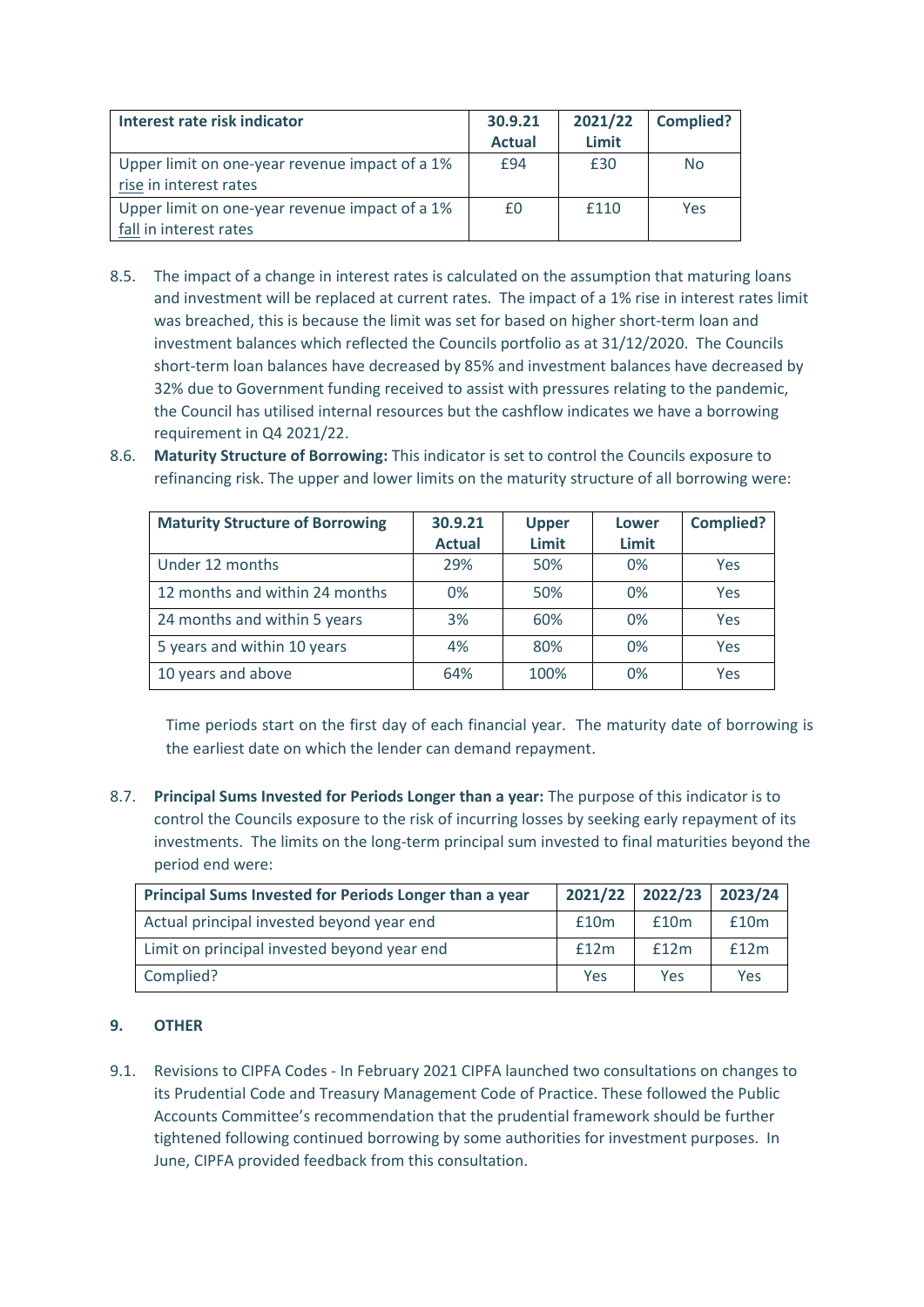- 9.2. In September CIPFA issued the revised Codes and Guidance Notes in draft form and opened the latest consultation process on their proposed changes. The changes include:
- Clarification that (a) local authorities must not borrow to invest primarily for financial return (b) it is not prudent for authorities to make any investment or spending decision that will increase the Capital Financing Requirement, and so may lead to new borrowing, unless directly and primarily related to the functions of the authority.
- Categorising investments as those (a) for treasury management purposes, (b) for service purposes and (c) for commercial purposes.
- Defining acceptable reasons to borrow money: (i) financing capital expenditure primarily related to delivering a local authority's functions, (ii) temporary management of cash flow within the context of a balanced budget, (iii) securing affordability by removing exposure to future interest rate rises and (iv) refinancing current borrowing, including replacing internal borrowing.
- For service and commercial investments, in addition to assessments of affordability and prudence, an assessment of proportionality in respect of the authority's overall financial capacity (i.e. whether plausible losses could be absorbed in budgets or reserves without unmanageable detriment to local services).
- Prudential Indicators
	- New indicator for net income from commercial and service investments to the budgeted net revenue stream.
	- Inclusion of the liability benchmark as a mandatory treasury management prudential indicator. CIPFA recommends this is presented as a chart of four balances – existing loan debt outstanding; loans CFR, net loans requirement, liability benchmark – over at least 10 years and ideally cover the authority's full debt maturity profile.
	- Excluding investment income from the definition of financing costs.
	- Incorporating ESG issues as a consideration within TMP 1 Risk Management.
	- Additional focus on the knowledge and skills of officers and elected members involved in decision making
- 9.3. **MHCLG Improvements to the Capital Finance Framework**: MHCLG published a brief policy paper in July outlining the ways it feels that the current framework is failing and potential changes that could be made. The paper found that "while many authorities are compliant with the framework, there remain some authorities that continue to engage in practices that push the bounds of compliance and expose themselves to excessive risk".
- 9.4. The actions announced include greater scrutiny of local authorities and particularly those engaged in commercial practices; an assessment of governance and training; a consideration of statutory caps on borrowing; further regulations around Minimum Revenue Provision (MRP) and ensuring that MHCLG regulations enforce guidance from CIPFA and the new PWLB lending arrangements. A further consultation on these matters is expected soon.

# **10. NATIONAL CONTEXT AND ECONOMIC COMMENTARY**

10.1. Economic background: The economic recovery from coronavirus pandemic continued to dominate the first half of the financial year. By the end of the period over 48 million people in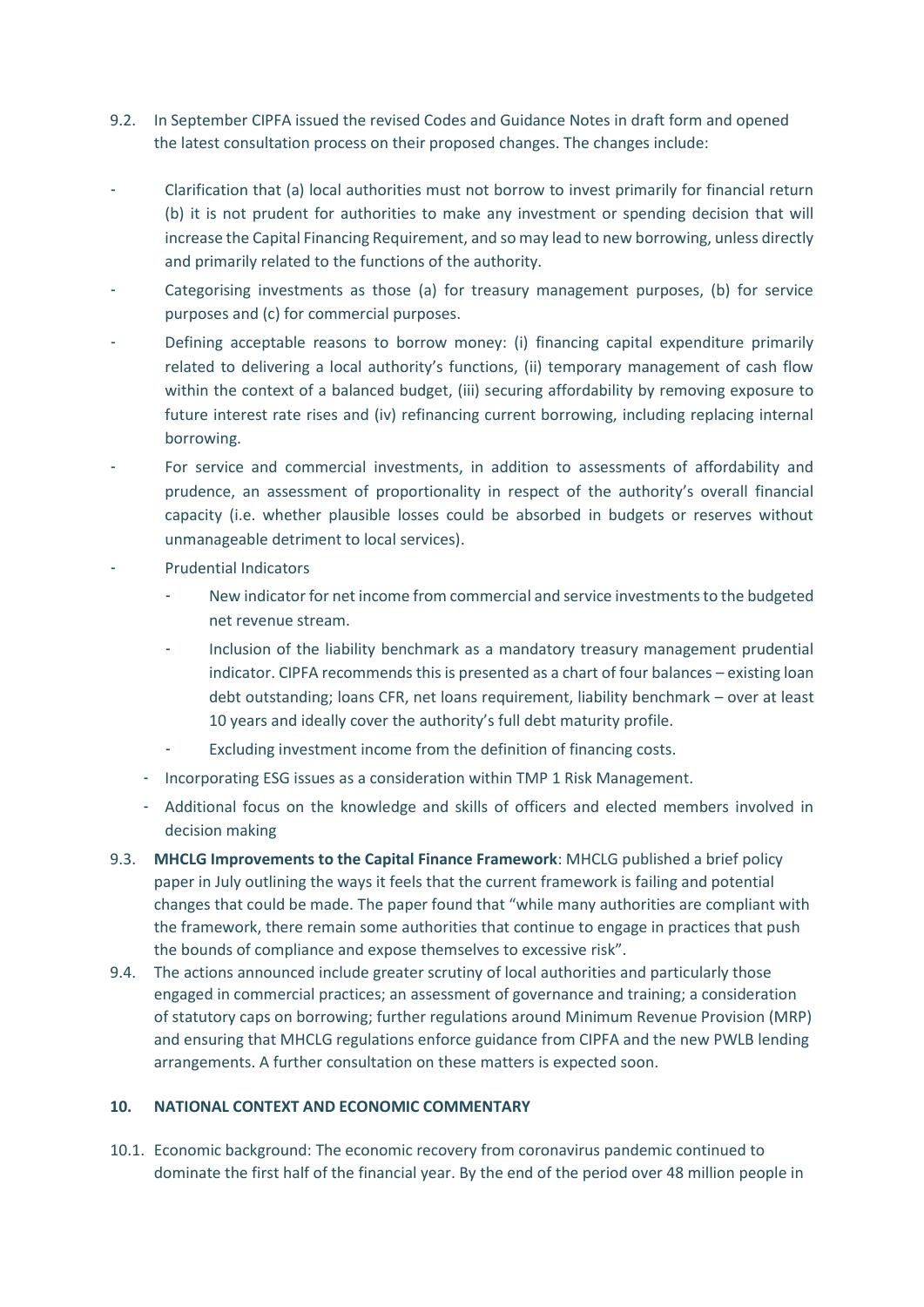the UK had received their first dose of a COVID-19 vaccine and almost 45 million their second dose.

- 10.2. The Bank of England (BoE) held Bank Rate at 0.1% throughout the period and maintained its Quantitative Easing programme at £895 billion, unchanged since the November 2020 meeting. In its September 2021 policy announcement, the BoE noted it now expected the UK economy to grow at a slower pace than was predicted in August, as the pace of the global recovery had shown signs of slowing and there were concerns inflationary pressures may be more persistent. Within the announcement, Bank expectations for GDP growth for the third (calendar) quarter were revised down to 2.1% (from 2.9%), in part reflecting tighter supply conditions. The path of CPI inflation is now expected to rise slightly above 4% in the last three months of 2021, due to higher energy prices and core goods inflation.
- 10.3. Government initiatives continued to support the economy over the quarter but came to an end on 30th September 2021 when the furlough scheme ends.
- 10.4. The latest labour market data showed that in the three months to July 2021 the unemployment rate fell to 4.6%. The employment rate increased, and economic activity rates decreased, suggesting an improving labour market picture. Latest data showed growth in average total pay (including bonuses) and regular pay (excluding bonuses) among employees was 8.3% and 6.3% respectively over the period. However, part of the robust growth figures is due to a base effect from a decline in average pay in the spring of last year associated with the furlough scheme.
- 10.5. Annual CPI inflation rose to 3.2% in August, exceeding expectations for 2.9%, with the largest upward contribution coming from restaurants and hotels. The Bank of England now expects inflation to exceed 4% by the end of the calendar year owing largely to developments in energy and goods prices. The Office of National Statistics' (ONS') preferred measure of CPIH which includes owner-occupied housing was 3.0% year/year, marginally higher than expectations for 2.7%.
- 10.6. The easing of restrictions boosted activity in the second quarter of calendar year, helping push GDP up by 5.5% quarter/quarter (final estimate vs 4.8% q/q initial estimate). Household consumption was the largest contributor. Within the sector breakdown production contributed 1.0%  $q/q$ , construction 3.8%  $q/q$  and services 6.5%  $q/q$ , taking all of these close to their pre-pandemic levels.
- 10.7. Financial markets: Monetary and fiscal stimulus together with rising economic growth and the ongoing vaccine rollout programmes continued to support equity markets over most of the period, albeit with a bumpy ride towards the end. The Dow Jones hit another record high while the UK-focused FTSE 250 index continued making gains over pre-pandemic levels. The more internationally focused FTSE 100 saw more modest gains over the period and remains below its pre-crisis peak.
- 10.8. Inflation worries continued during the period. Declines in bond yields in the first quarter of the financial year suggested bond markets were expecting any general price increases to be less severe, or more transitory, that was previously thought. However, an increase in gas prices in the UK and EU, supply shortages and a shortage of HGV and lorry drivers with companies willing to pay more to secure their services, has caused problems for a range of industries and, in some instance, lead to higher prices.
- 10.9. The 5-year UK benchmark gilt yield began the financial year at 0.36% before declining to 0.33% by the end of June 2021 and then climbing to 0.64% on 30th September. Over the same period the 10-year gilt yield fell from 0.80% to 0.71% before rising to 1.03% and the 20-year yield declined from 1.31% to 1.21% and then increased to 1.37%. The Sterling Overnight Rate (SONIA) averaged 0.05% over the quarter.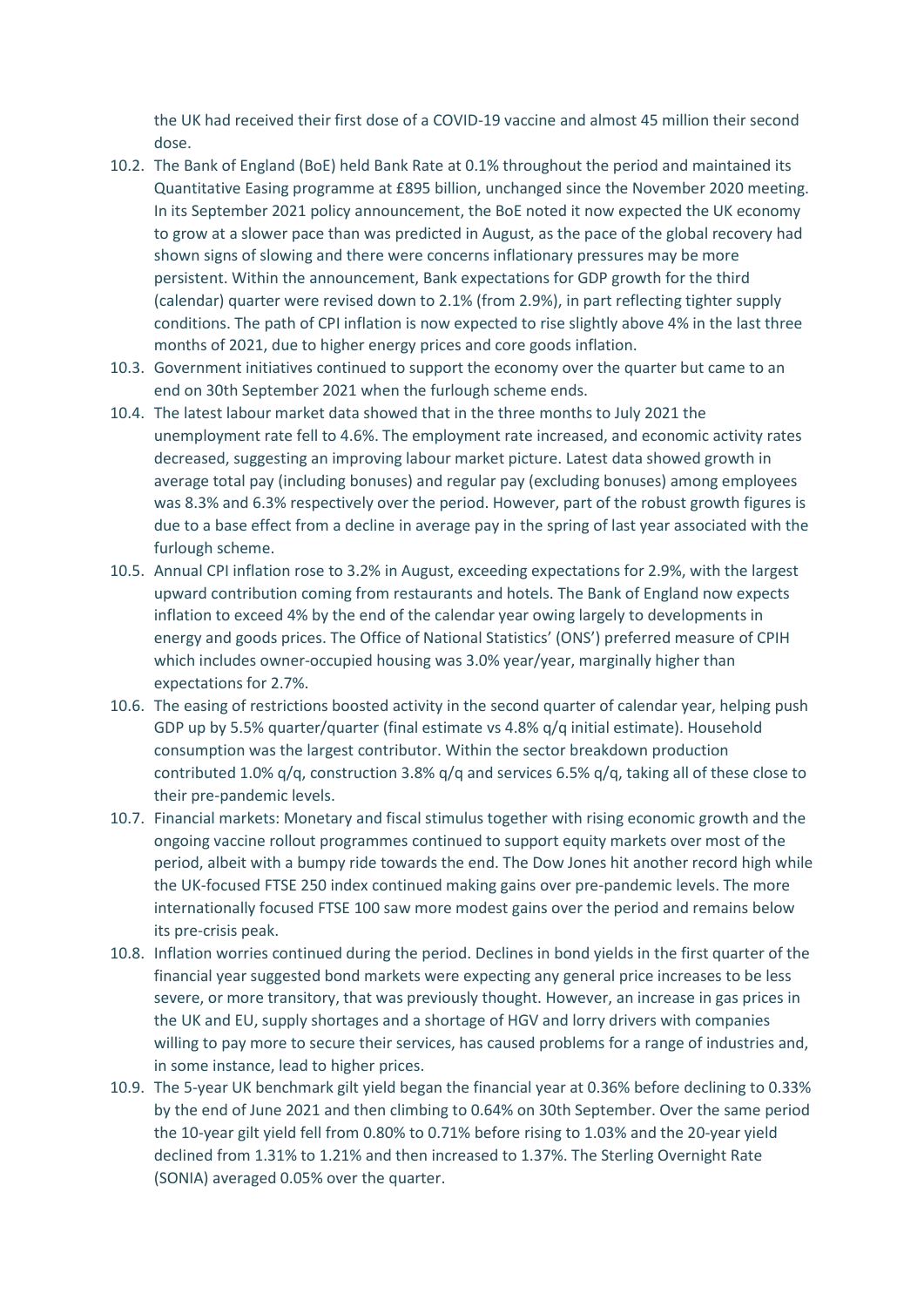- 10.10.**Credit review:** Credit default swap spreads were flat over most of period and are broadly in line with their pre-pandemic levels. In late September spreads rose by a few basis points due to concerns around Chinese property developer Evergrande defaulting but are now falling back. The gap in spreads between UK ringfenced and non-ringfenced entities continued to narrow, but Santander UK remained an outlier compared to the other ringfenced/retail banks. At the end of the period Santander UK was trading the highest at 53bps and Lloyds Banks Plc the lowest at 32bps. The other ringfenced banks were trading between 37-39bps and Nationwide Building Society was 39bps
- 10.11.Over the period Fitch and Moody's upwardly revised to stable the outlook on a number of UK banks and building societies on our counterparty list, recognising their improved capital positions compared to last year and better economic growth prospects in the UK.
- 10.12.Fitch also revised the outlooks for Nordea, Svenska Handelsbanken and Handelsbanken plc to stable from negative. The rating agency considered the improved economic prospects in the Nordic region to have reduced the baseline downside risks it previously assigned to the lenders.
- 10.13.The successful vaccine rollout programme is credit positive for the financial services sector in general and the improved economic outlook has meant some institutions have been able to reduce provisions for bad loans. While there is still uncertainty around the full extent of the losses banks and building societies will suffer due to the pandemic-related economic slowdown, the sector is in a generally better position now compared to earlier this year and 2020.
- 10.14.At the end of the period Arlingclose had completed its full review of its credit advice on unsecured deposits. The outcome of this review included the addition of NatWest Markets plc to the counterparty list together with the removal of the suspension of Handelsbanken plc. In addition, the maximum duration for all recommended counterparties was extended to 100 days.
- 10.15.As ever, the institutions and durations on the Authority's counterparty list recommended by treasury management advisors Arlingclose remain under constant review.
- 10.16.**Arlingclose's Economic Outlook for the remainder of 2021/22 (based on the October 2021 interest rate forecast)**

|                                 | ដ<br>8<br>۵ | $\sim$<br>$\sim$<br>Nar | $\overline{2}$<br>È | $\overline{2}$<br>Sep | $\overline{2}$<br>Dec | 23<br>Mar- | $\mathsf{m}$<br>$\sim$<br>Ś<br>- | m<br>Ñ<br>௨<br>Φ<br>n | m<br>Ñ<br>မိ<br>۵ | $\overline{24}$<br>nar<br>Mar | 24<br>È | ₹<br>$\mathbf{\tilde{N}}$<br>Sep | Dec-24 |
|---------------------------------|-------------|-------------------------|---------------------|-----------------------|-----------------------|------------|----------------------------------|-----------------------|-------------------|-------------------------------|---------|----------------------------------|--------|
| <b>Official Bank Rate</b>       |             |                         |                     |                       |                       |            |                                  |                       |                   |                               |         |                                  |        |
| Upside risk                     | 0.00        | 0.15                    | 0.00                | 0.25                  | 0.25                  | 0.25       | 0.25                             | 0.25                  | 0.25              | 0.25                          | 0.25    | 0.25                             | 0.25   |
| <b>Arlingclose Central Case</b> | 0.10        | 0.10                    | 0.25                | 0.25                  | 0.25                  | 0.50       | 0.50                             | 0.50                  | 0.50              | 0.50                          | 0.50    | 0.50                             | 0.50   |
| Downside risk                   | 0.00        | 0.00                    | 0.15                | 0.15                  | 0.15                  | 0.40       | 0.40                             | 0.40                  | 0.40              | 0.40                          | 0.40    | 0.40                             | 0.40   |

- 10.17.**Arlingclose** expects Bank Rate to rise in Q2 2022. We believe this is driven as much by the Bank of England's desire to move from emergency levels as by fears of inflationary pressure.
- 10.18.Investors have priced in multiple rises in Bank Rate to 1% by 2024. While Arlingclose believes Bank Rate will rise, it is by a lesser extent than expected by markets.
- 10.19.The global economy continues to recover from the pandemic but has entered a more challenging phase. The resurgence of demand has led to the expected rise in inflationary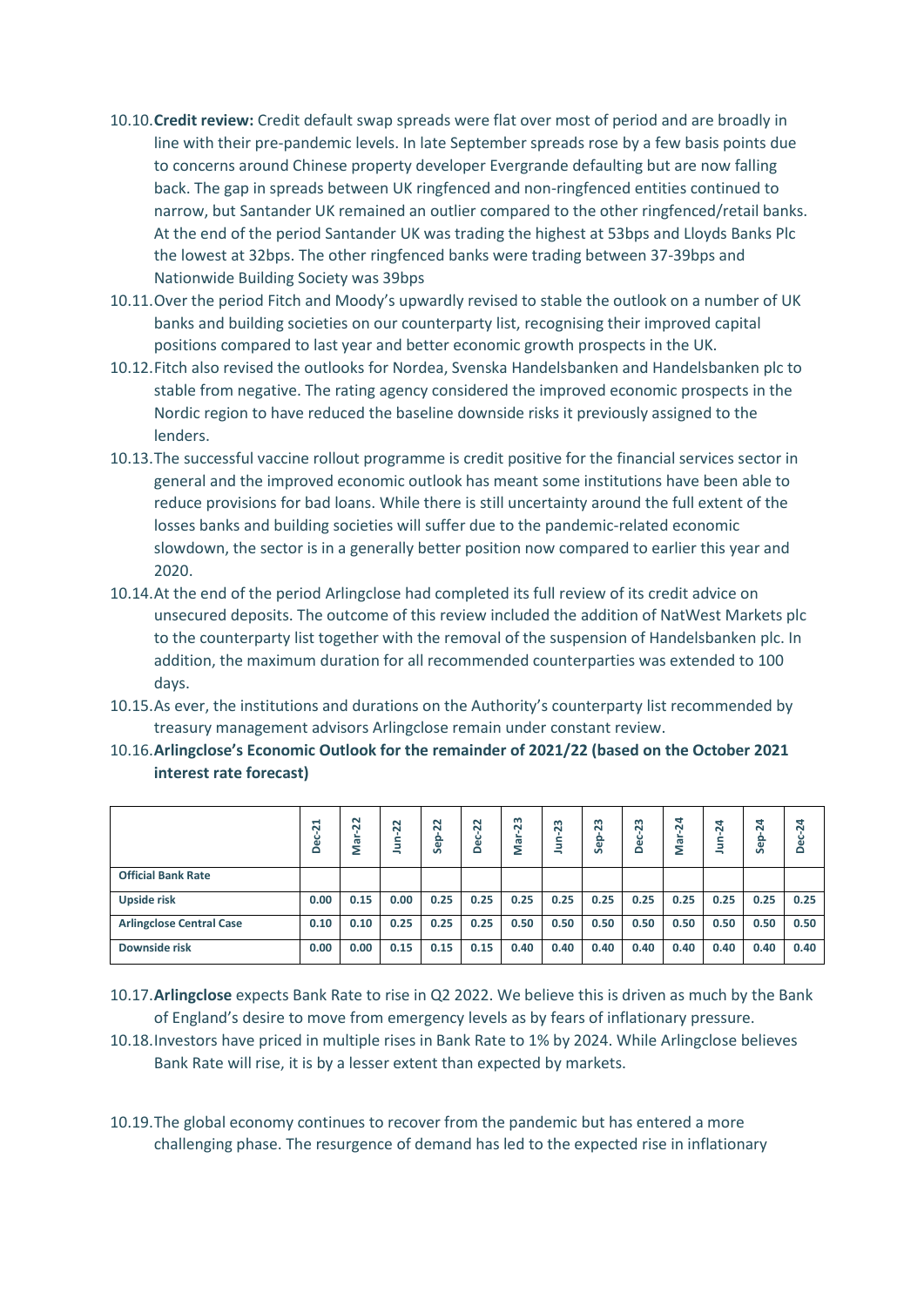pressure, but disrupted factors of supply are amplifying the effects, increasing the likelihood of lower growth rates ahead.

- 10.20.While Q2 UK GDP expanded more quickly than initially thought, the 'pingdemic' and more latterly supply disruption will leave Q3 GDP broadly stagnant. The outlook also appears weaker. Household spending, the driver of the recovery to date, is under pressure from a combination of retail energy price rises, the end of government support programmes and soon, tax rises. Government spending, the other driver of recovery, will slow considerably as the economy is taken off life support.
- 10.21.Inflation rose to 3.2% in August. A combination of factors will drive this to over 4% in the near term. While the transitory factors affecting inflation, including the low base effect of 2020, are expected to unwind over time, the MPC has recently communicated fears that these transitory factors will feed longer-term inflation expectations that require tighter monetary policy to control. This has driven interest rate expectations substantially higher.
- 10.22.The supply imbalances are apparent in the labour market. While wage growth is currently elevated due to compositional and base factors, stories abound of higher wages for certain sectors, driving inflation expectations. It is uncertain whether a broad-based increased in wages is possible given the pressures on businesses.
- 10.23.Government bond yields increased sharply following the September FOMC and MPC minutes, in which both central banks communicated a lower tolerance for higher inflation than previously thought. The MPC in particular has doubled down on these signals in spite of softer economic data. Bond investors expect higher near-term interest rates but are also clearly uncertain about central bank policy.
- 10.24.The MPC appears to be playing both sides, but has made clear its intentions to tighten policy, possibly driven by a desire to move away from emergency levels. While the economic outlook will be challenging, the signals from policymakers suggest Bank Rate will rise unless data indicates a more severe slowdown.

#### **11. CONCLUSIONS**

11.1. Overall the Council remains in line with the Treasury Management Strategy as approved in February 2021. The treasury activities continue to be monitored on a daily basis.

#### **12. BACKGROUND PAPERS**

- 12.1. Treasury Management Strategy 2021/22
- 12.2. Treasury Management Outturn report 2020/21
- 12.3. Arlingclose updates and reports

| <b>Area for consideration Comment</b>                  | Comment |
|--------------------------------------------------------|---------|
| <b>Monitoring Officer Consultation</b>                 |         |
| Section 151 Officer Consultation                       |         |
| <b>Existing Council Policies See background papers</b> |         |
| Financial Implications eg within existing budgets or   |         |
| funding identified                                     |         |
| Legal Implications (including human rights)            |         |
| <b>Risk Implications</b>                               |         |
| Equality Issues/EQIA assessment (if EQIA not required  |         |
| explain why)                                           |         |
| Details contained in strategy                          |         |